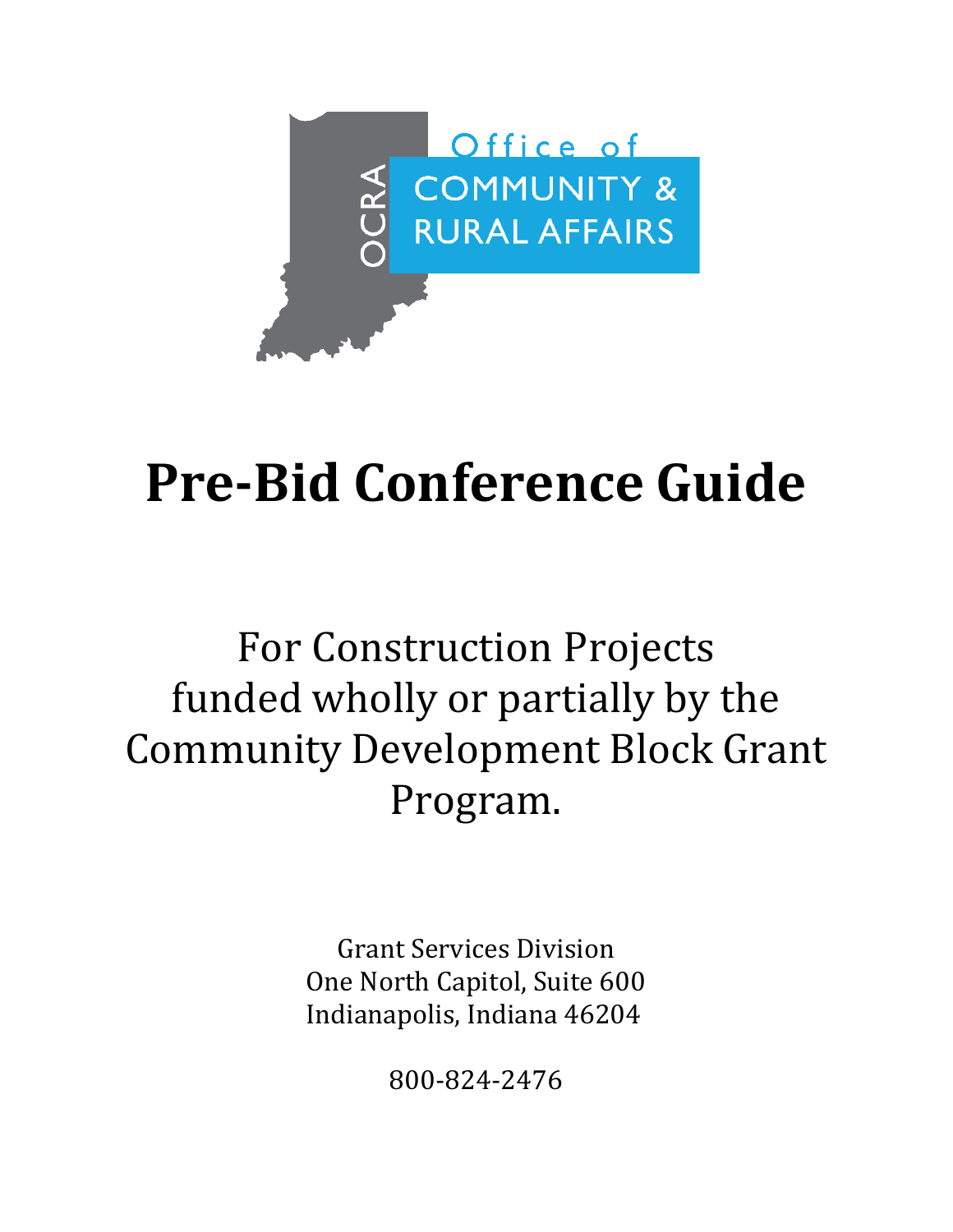### Revised March 2022 **PRE-BID CONFERENCE GUIDE**

#### **GENERAL INFORMATION**

- The Grantee must receive a "Release of Funds" letter from OCRA before awarding any construction contracts.
- Prior to contract award, prime contractors must be actively registered in SAM.gov. Alternatively, provide documentation from SAM.gov that registration has been initiated. A copy of the applicable wage decision and the Federal Labor Standards Provisions (HUD-4010) must be physically attached to the contract that the grantee signs with the Prime contractor. The HUD-4010 must be included with all subcontractor contracts..
- The principal contractor (prime or general contractor) is responsible for the full compliance of all employers (the contractor, subcontractors, and any lower-tier subcontractors) with labor standards provisions applicable to the project. If the contractor or any subcontractor fails to comply will all applicable regulations, funds shall be withheld from the prime contractor until all requirements have been met.
- This project is subject to all federal and state laws, regulations and guidelines pertaining to public works projects in Indiana.

#### **LABOR STANDARDS**

1. The grantee may not enter into a contract with any contractor or subcontractor that has been debarred, suspended or is otherwise ineligible to participate in federally funded contracts or programs. The Grant Administrator must verify the eligibility status of all contractors before work is performed on this project. Any contract awarded to a prime contractor or subcontractor that is found to be ineligible for award will be terminated immediately. (HUD Handbook 1344.1 REV-2, (Ch. 5-4).

Workers must receive hourly fringe benefits and/or a cash equivalent for all hours worked, including overtime. For workers that perform work in excess of 40 hours, all contractors and subcontractors must pay workers time and one half of the base wage rates listed on the wage decision for all hours worked over 40. Fringe benefits are to be paid straight time.

- 2. The Copeland Anti-Kickback Act makes it a Federal crime for contractors and subcontractors to coerce or intimidate any laborer or mechanic to relinquish or give up or pay back any of their wages earned on this project. This Act also requires the submission of weekly certified payroll reports (CPR) and signed statements of compliance and regulated permissible payroll deductions (Contractors Guide to Prevailing Wage Requirements, Section 1-1).
- 3. Payroll records must be kept for at least three yearsafter grant closeout.
- 4. Payments made by a contractor to an employee must be verifiable. Payments may not be made with an I.O.U., equipment, or any other form of barter.
- 5. All contractors and subcontractors must submit signed weekly certified payroll reports (CPR) to the Grantee through the GrantAdministrator within seven days after regular payment date of the payroll period. Certified payroll reports will be labeled with "initial" and "final" as appropriate. Best practice: label each certified payroll report in succession.
- 6. No contractor or subcontractor shall employ workers on this project under the age of 16.
- 7. Contractors and subcontractors are not permitted to make payroll deductions which are contrary to state and federal law.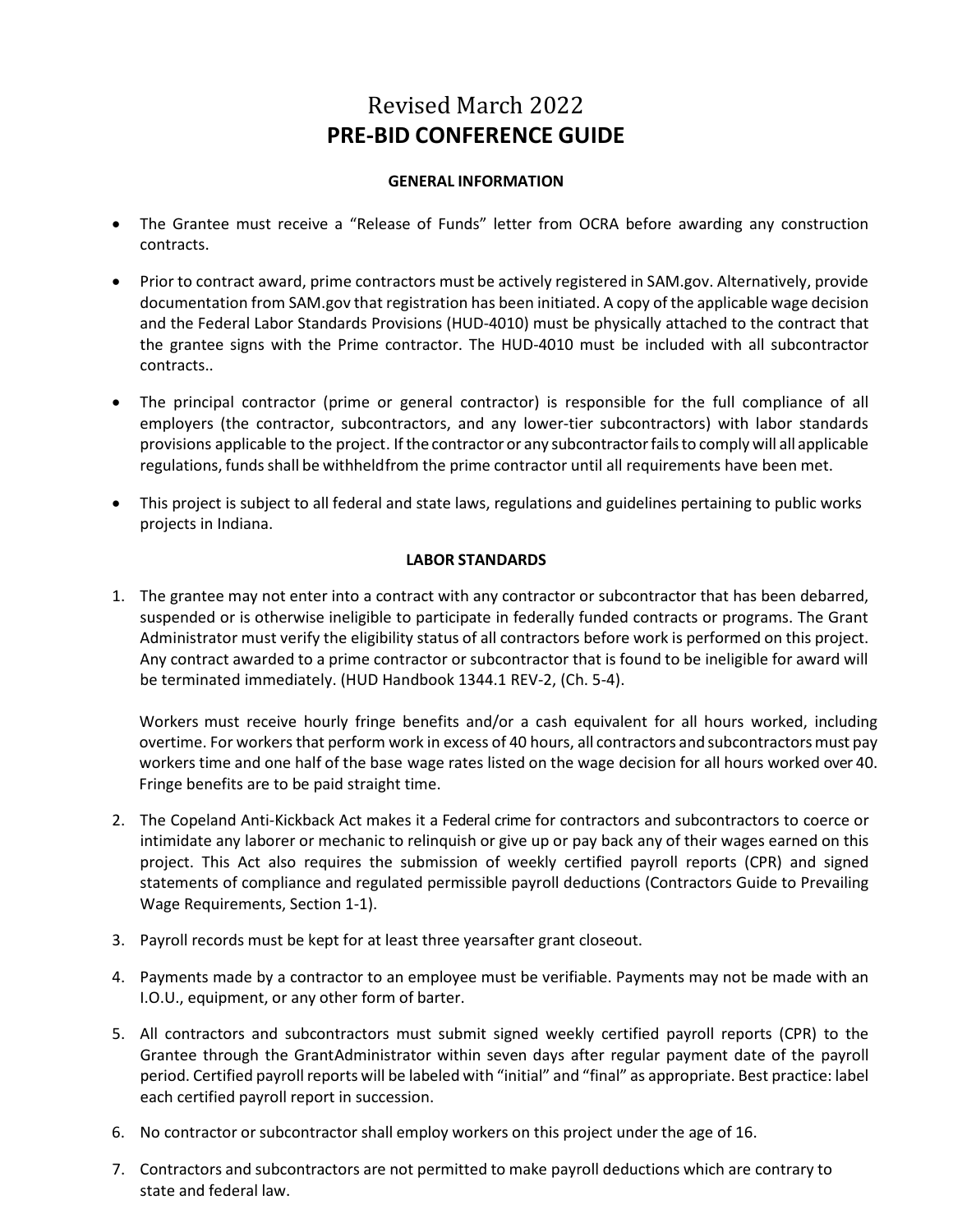#### **DAVIS-BACON REQUIREMENTS**

#### **Wages/Worker Classifications**

All contractors and subcontractors must pay their workers no less than the hourly wages listed on federal wage determination for each classification of work performed on this project. In addition, if the applicable wage determination contains an hourly fringe benefit amount, the worker must receive benefits equal to that amount or a cash equivalent. All workers must be paid, in full, at least once a week. These requirements apply to salaried workers employed on this project engaged in physical or manual construction labor. It is the responsibility of the general contractor to clearly communicate all labor standards and Davis-Bacon requirements to all subcontractors employed on this project. All workers must be paid at an hourly rate forthe type of work performed.

Only the classifications listed in the applicable wage determination or apprentices may be used on this project. Helpers or trainees may not perform work or services on this project. Laborers are not permitted to perform any skilled work which falls under the classification of another trade. For example, a laborer may not perform any electrical, carpentry, plumbing, sheet metal, etc. work on this project. If an employee performs more than one classification per week on this project, that employee should be listed twice showing the division of work on separate lines of the payroll.

All contractors and subcontractors having questions regarding the classification of workers shall direct their inquiries to the Grant Administrator.

#### **Fringe Benefits**

Contractors and subcontractors must submit documentation to the Grantee through the Grant Administrator to verify the type and the amounts paid into a bona fide fringe benefit program. The following are examples of bona fide fringe benefit plans:

1) Health, life, dental, vision or other similar insurance premiums paid by the employer;

2) Pension or retirement contributions *made by the employer* into a plan recognized by the Internal Revenue Service;

3) Expenses of certain recognized training programs;

4) Vacation and holiday pay may be considered as long as the employee would receive any unused amounts at termination of employment.

NOTE: Payroll deductions required by law (e.g., social security, worker's compensation, unemployment insurance, Federal/State/Local taxes, etc.) are not considered fringe benefits under Davis-Bacon law.

The following are NOT eligible bona fide fringe benefits:

- 1) Travel time;
- 2) Bonus payments;
- 3) Use of company tools or equipment;
- 4) Use of company vehicle;
- 5) Uniforms or safety shoes
- 6) Union Dues; Contributions into industry campaigns, marketing or advancement;
- 7) Substance Abuse Testing/Training programs

Independent subcontractors and self-employed owners are considered to be subcontractors of the Prime contractor. They are subject to the same requirements as are all subcontractors. Independent subcontractors and self-employed owners must submit a Certified Payroll Report or be listed on another contractors' weekly payroll following the documentation guidelines as referenced by DOL, WHD-347.

If the contractor or its subcontractors do not pay the proper hourly rate and fringe benefit on this project, the grantee shall withhold a necessary amount from the prime contractor until restitution is made. The prime contractor may be held liable for liquidated damages if its workers or those of subcontractors on this project are not paid the proper hourly wage and benefit.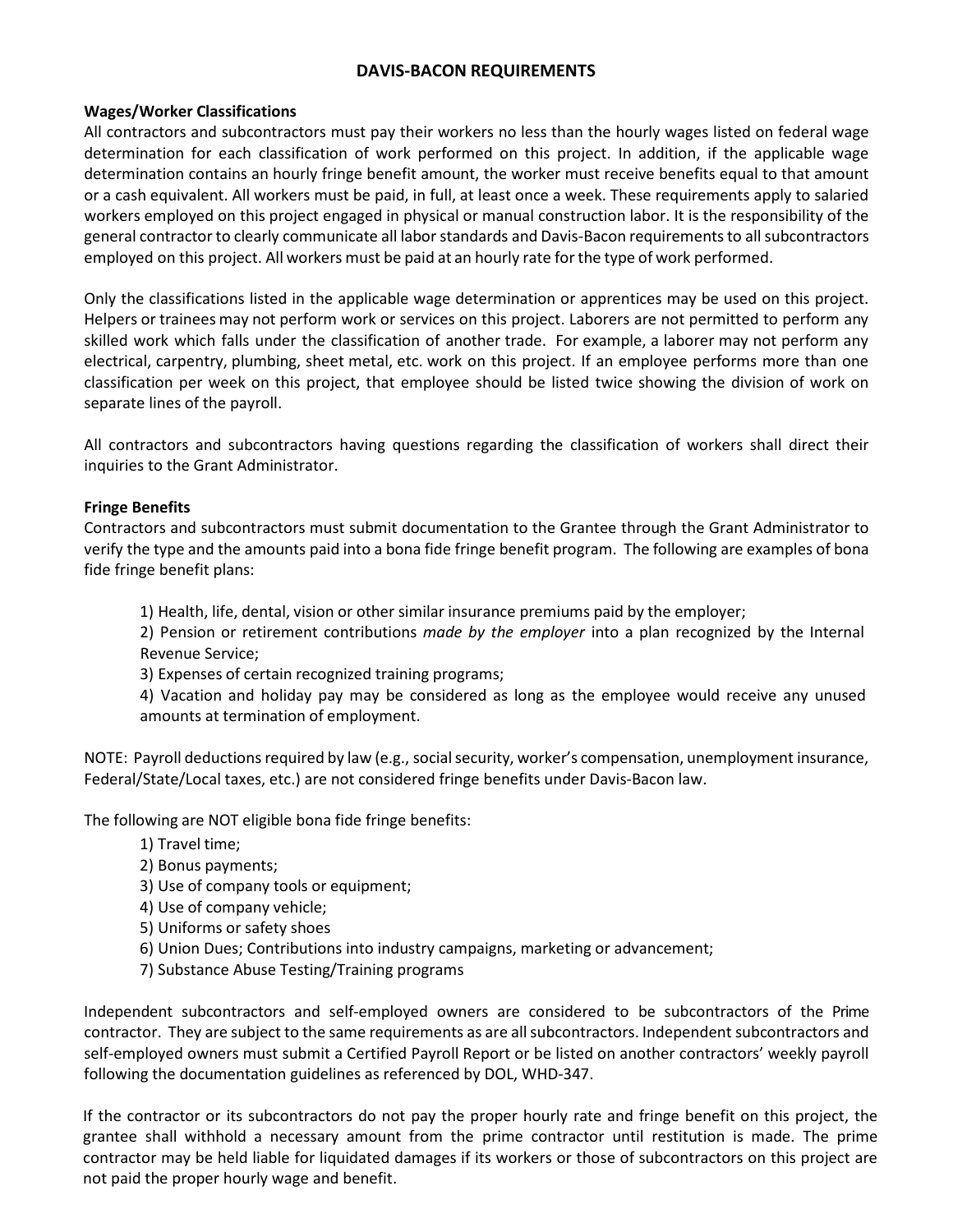#### **Apprentices**

Contractors and subcontractors may use and classify workers on this project as apprentices provided that the workers are duly registered and certified in a bona fide apprenticeship program recognized by the U.S. Department of Labor, Bureau of Apprenticeship and Training or State Approved Apprenticeship Program. If a contractor or subcontractor intends to utilize apprentices on this project, they must provide documentation to the Grant Administrator to verify the certification of the employee in an approved Apprenticeship Program. Certification must be provided before the apprentice is permitted to work on the job site. Contractors and subcontractors may not exceed the ratio of apprentices to journeymen as established by the apprenticeship program. Apprentices performing work on project site without proper ratio for supervision will be compensated at full journeymen wage complying with the Davis-Bacon Prevailing Wage classification. Contractors must also provide wage and fringe information for various levels of apprenticeship.

#### **On-site Interviews**

The Grant Administrator, a representative from the U. S. Department of Labor, a representative of the U. S. Department of Housing and Urban Development and a representative of OCRA shall be permitted to visit the job site and interview workers employed on this project. A Record of Employee Interviews must be maintained in the project file. Employee interviews are to be conducted in person any deviation will require written approval from OCRA or Grant Services per project.

#### **SECTION 3**

Section 3 of the Housing and Urban Development Act of 1968 provides that to the greatest extent feasible, contractors and subcontractors should make training and employment opportunities available to Section 3 Residents and Businesses when creating new positions to work on federally assisted projects. "Greatest Extent Feasible" means that contractors must make every effort to recruit, target and direct economic opportunities to Section 3 residents and businesses.

Section 3 residents include Low and Very Low-Income level persons. HUD sets the low-income limit at 80% and very low-income limit at 50% of the median family income for counties and metropolitan areas acrossthe country. A Section 3 Business is one that is owned by Section 3 residents, employs Section 3 residents or subcontracts with businesses that provide opportunities to low and very low-income persons.

Prior to start of construction, the Civil Rights/Section 3 Officer must place Section 3 Posters, providing the type and location of the project, and contact information where Section 3 residents and businesses may request additional information regarding Section 3 opportunities at the nearest Work One Office, (find location and contact person at [www.in.gov/dwd/WorkOne/.](http://www.in.gov/dwd/WorkOne/) The 11 x 14 Posters may be sent to Work One via electronic mail if desired. Posters should also be placed in local government offices, Post Office, Library, public housing developments or such other public place that Section 3 residents may have the opportunity to observe the Posters.

The Civil Rights/Section 3 Officer must maintain a list of names and contact information of persons who express an interest in obtaining employment or subcontracts under Section 3 guidelines and provide that information to the prime contractor or any subcontractors working on the federally assisted project as jobs, training or subcontracting opportunities become available.

The prime contractor and any known subcontractors subject to Section 3 must provide a list of current employees to the Civil Rights/Section 3 Officer at the Pre-construction Conference. When the work called for in their contract is complete, each of these contractors and subcontractors are required to submit a Section 3 Compliance Report together with a list of employees at completion of their contract. The beginning list and ending list will be used to determine whether any new employees were hired during the performance of their contract.

The prime contractor and any subcontractors who work on the project must place the appropriate job vacancy on Indiana Career Connect (ICC) at [www.indianacareerconnect.com/.](http://www.indianacareerconnect.com/) In addition, all contractors and subcontractors will search ICC for candidates that meet the requirements of the position and contact the appropriate regional Work One contact person to coordinate with the regional provider to help fill open positions. When the vacant position is filled, it is the responsibility of the Civil Rights/Section 3 Officer and/or the contractor orsubcontractor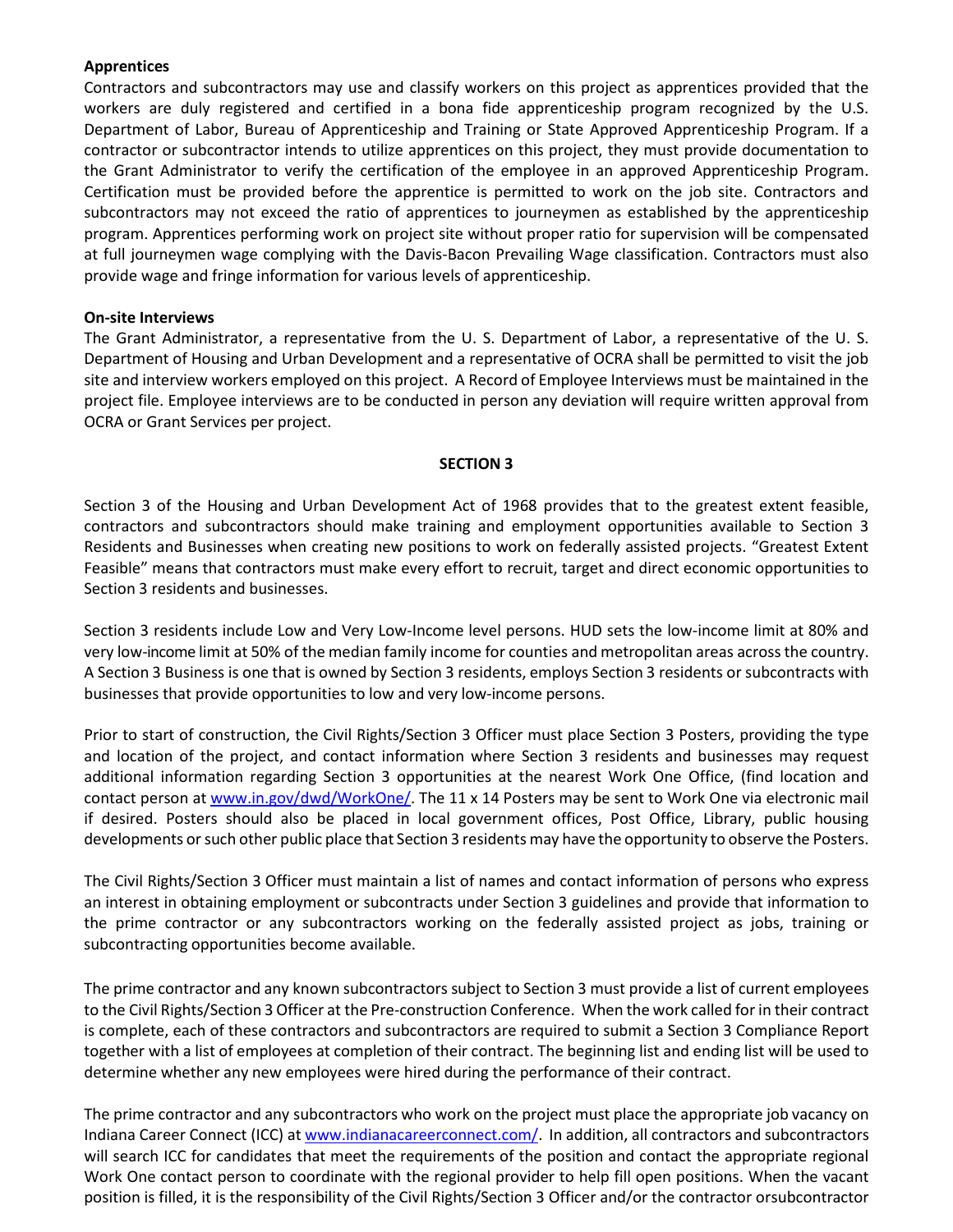to advise Indiana Career Connect that the position is no longer available. Contractors are required to give first consideration to any Section 3 residents or Businesses for new positions, training, or subcontracting opportunities. Section 3 residents or businesses are not guaranteed employment or contracting opportunities under Section 3. Section 3 residents must demonstrate that they meet the qualifications for new employment opportunities created as a result of the federally assisted project. Section 3 business concerns must submit evidence to the satisfaction of the party awarding the contract to demonstrate that they are responsible firms and have the ability to perform successfully under the terms and conditions of the proposed contract.

In all instances where new positions are being created, the contractor must document the results of any Section 3 residents contacted regarding the position and the results of that contact. To ensure compliance with thisfederal regulation, all contractors and subcontractors (whose contract amount exceeds \$100,000) must complete a Section 3 Compliance Report when work on the project called for in their contract is complete. Any documentation regarding contacts or consideration of Section 3 applicants must be maintained by the contractorand provided to the Civil Rights/Section 3 Officer with the Compliance Report.

#### **OTHER FEDERAL REQUIREMENTS**

Title VI of the Civil Rights Act of 1964 states that no person shall, on the grounds of race, color, or national origin, be excluded from participation in, be denied the benefits of, or be subjected to discrimination under any program or activity receiving federal financial assistance.

Title VII of the Civil Rights Act of 1964 prohibits discrimination in hiring, promotion and other employment practices on the basis of race, color, religion, sex, or national origin.

Section 109 of the Housing and Urban Development Act of 1974 prohibits discrimination on the basis of race, color, national origin, disability, age, religion and sex within Community Development Block Grant programs or activities.

Title III of the Americans with Disabilities Act prohibits discrimination based on "disability" by requiring that places of public accommodation be readily accessible to and useable by persons with disabilities.

The Architectural Barriers Act of 1968 requires that a project meet at least the minimum requirements of accessibility. A Certificate of Accessibility must be provided to the Grantee with a copy to OCRA on or before the completion of the project.

Section 504 of the Rehabilitation Act of 1974 states that a contractor or subcontractor may not discriminate against an otherwise qualified individual from participating in or enjoying the benefits of this project as a result of a physical handicap.

Executive Order 11063 provides that no person on the basis of race, color, religion, sex, or national origin, shall be discriminated against in federal housing assistance, including lending assistance.

Executive Order 11246 as amended by Executive Order 11375 provides that no person shall be discriminated against on the basis of race, color, religion, sex, or national origin in any phase of employment on federally assisted construction contracts.

All contractors and subcontractors **awarded a federal contract or subcontract in excess of \$50,000.00 and having more than 50 employees** must have an Affirmative Action Plan established in writing and on file in its place of business. Failure to have an Affirmative Action Program may result in sanctions established undersection 209(a) of Executive Order 11246. This regulation is enforced by the Office of Federal Construction Contract Compliance, and additional information may be found at [www.dol.gov/ofccp](http://www.dol.gov/ofccp) or at 1-800-397-6251. TheIndiana office islocated at 46 East Ohio Street, Suite 419, Indianapolis, Indiana 46204 and phone numberis 317-226-5680.

Other laws enforced by the U. S. Equal Employment Opportunity Commission (EEOC) may be found at [www.eeoc.gov/policy/laws.html.](http://www.eeoc.gov/policy/laws.html)